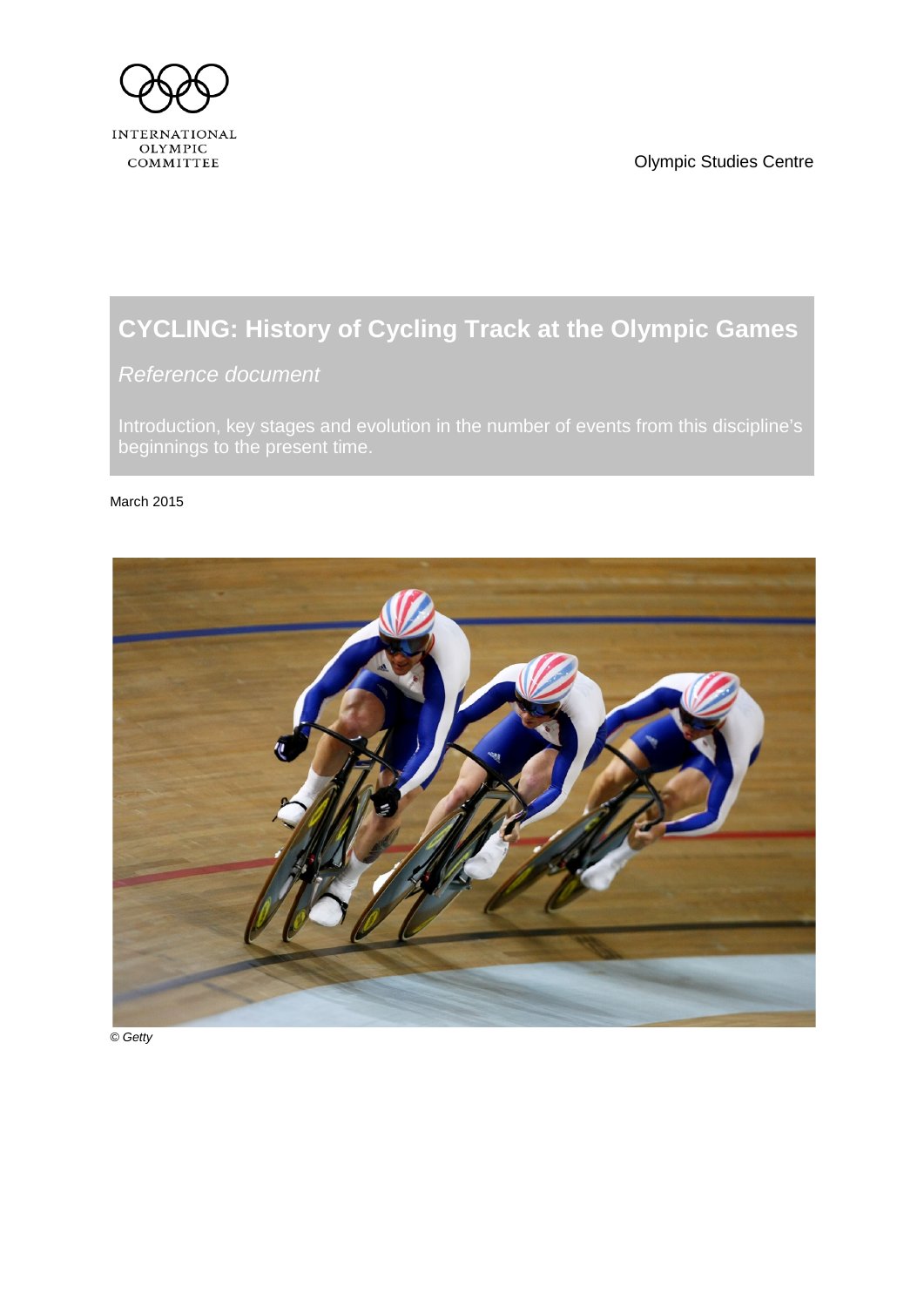



# **Cycling track**

### **Introduction**

Track cycling has always been on the Olympic programme, with the exception of the Games of the V Olympiad in [Stockholm](http://www.olympic.org/stockholm-1912-summer-olympics) in 1912, where only road cycling was staged. Women's track cycling appeared at the Games of the XXIV Olympiad in [Seoul](http://www.olympic.org/seoul-1988-summer-olympics) in 1988.

## **Key stages**

| Entry                                   | • 1894: At the Paris Congress in June, the wish to have cycling as part of the<br>Olympic programme was expressed.                                                                                                                                                                |
|-----------------------------------------|-----------------------------------------------------------------------------------------------------------------------------------------------------------------------------------------------------------------------------------------------------------------------------------|
| Women's<br>entry                        | • 1984: At the 88 <sup>th</sup> IOC Session in Los Angeles in July, it was decided to add a<br>women's sprint event to the programme of the Games of the XXIV Olympiad in<br>Seoul in 1988.                                                                                       |
| Reduction in<br>the number<br>of events | • 2003: the IOC Executive Board held in June-July in Prague accepted the<br>proposal from the Union Cycliste Internationale to remove two track cycling<br>events for the programme of the Games of the XXIX Olympiad in Beijing in<br>2008 in order to introduce two BMX events. |

#### **Evolution in the number of events**

- 1896: 5 events (men's)
- 1900: 3 events (men's)
- 1904-1908: 7 events (men's)
- 1920-1960: 4 events (men's)
- 1964-1972: 5 events (men's)
- 1976-1980: 4 events (men's)
- 1984: 5 events (men's)
- 1988: 6 events (5 men's and 1 women's)
- 1992: 7 events (5 men's and 2 women's)
- 1996: 8 events (5 men's and 3 women's)
- 2000-2004: 12 events (8 men's and 4 women's)
- 2008: 10 events (7 men's and 3 women's)
- 2012-2016: 10 events (5 men's and 5 women's)

#### [Find out more](http://www.olympic.org/cycling-track)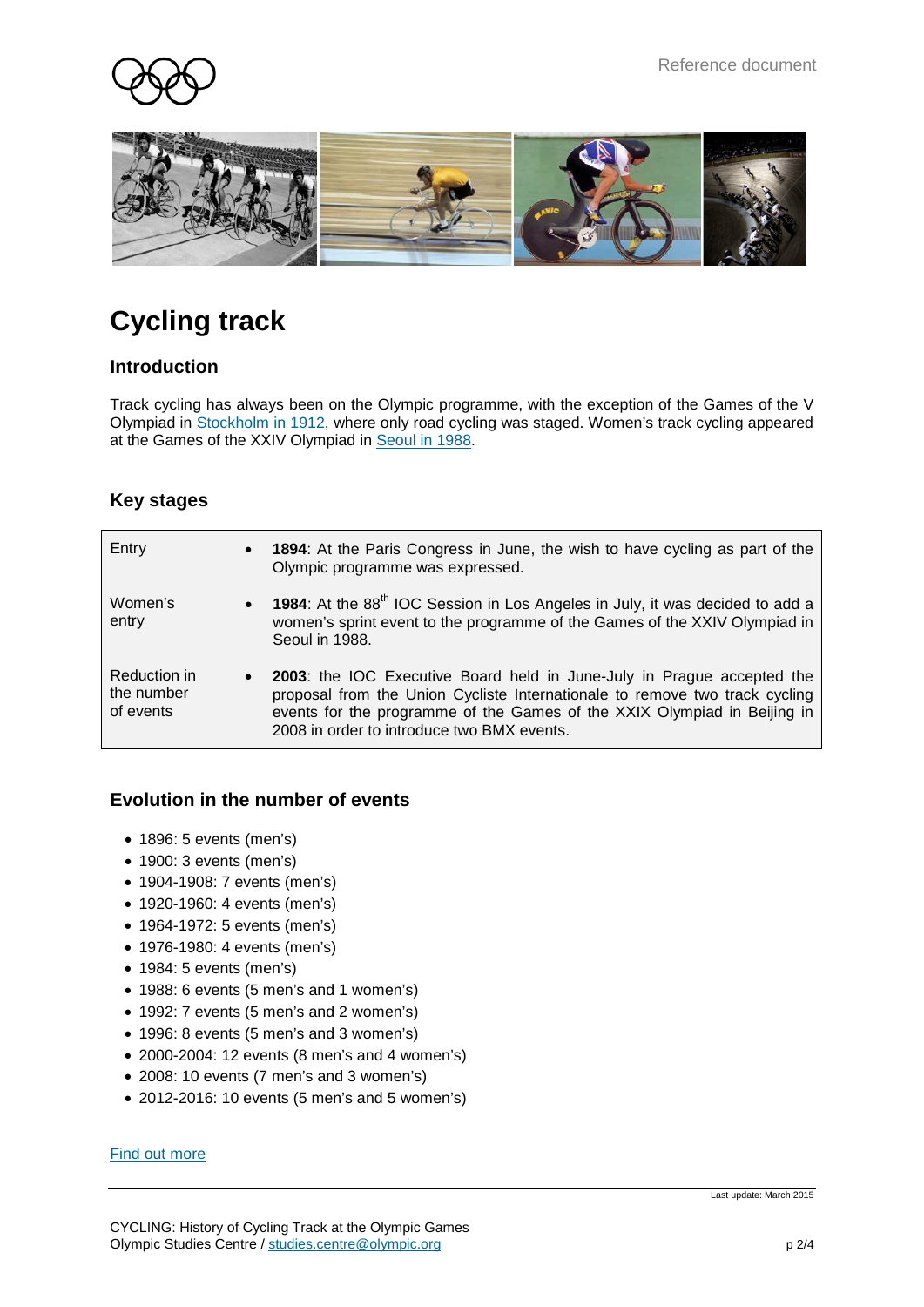

#### **Men's events**

| <b>Cycling track men</b>   |                |              |                |                |              |   |   |   |   |   |   |   |   |                |                |                |   |   |   |   |   |                 |   |   |                |             | 1896   1900   1904   1908   1912   1920   1924   1928   1932   1936   1948   1952   1956   1960   1964   1968   1972   1976   1980   1984   1988   1992   1996   2000   2004   2008   2012   2016 | Total                |
|----------------------------|----------------|--------------|----------------|----------------|--------------|---|---|---|---|---|---|---|---|----------------|----------------|----------------|---|---|---|---|---|-----------------|---|---|----------------|-------------|---------------------------------------------------------------------------------------------------------------------------------------------------------------------------------------------------|----------------------|
| Sprint (1)                 |                |              |                |                |              |   |   |   |   |   |   |   |   |                |                |                |   |   |   |   |   |                 |   |   |                |             |                                                                                                                                                                                                   | 26                   |
| 1km time trial             |                |              |                |                |              |   |   |   |   |   |   |   |   |                |                |                |   |   |   |   |   |                 |   |   |                |             |                                                                                                                                                                                                   | 18                   |
| One lap sprint (2)         |                |              |                |                |              |   |   |   |   |   |   |   |   |                |                |                |   |   |   |   |   |                 |   |   |                |             |                                                                                                                                                                                                   | $\overline{2}$       |
| Team pursuit (4000m) (3)   |                |              |                |                |              |   |   |   |   |   |   |   |   |                |                |                |   |   |   |   |   |                 |   |   |                |             |                                                                                                                                                                                                   | 24                   |
| Individual pursuit (4000m) |                |              |                |                |              |   |   |   |   |   |   |   |   |                |                |                |   |   |   |   |   |                 |   |   |                |             |                                                                                                                                                                                                   | 12                   |
| Points race                |                |              |                |                |              |   |   |   |   |   |   |   |   |                |                |                |   |   |   |   |   |                 |   |   |                |             |                                                                                                                                                                                                   | $\overline{7}$       |
| Olympic sprint             |                |              |                |                |              |   |   |   |   |   |   |   |   |                |                |                |   |   |   |   |   |                 |   |   |                |             |                                                                                                                                                                                                   | $\mathbf{1}$         |
| Team sprint                |                |              |                |                |              |   |   |   |   |   |   |   |   |                |                |                |   |   |   |   |   |                 |   |   |                |             |                                                                                                                                                                                                   | $\overline{4}$       |
| Keirin                     |                |              |                |                |              |   |   |   |   |   |   |   |   |                |                |                |   |   |   |   |   |                 |   |   |                |             |                                                                                                                                                                                                   | $5\phantom{.0}$      |
| Madison                    |                |              |                |                |              |   |   |   |   |   |   |   |   |                |                |                |   |   |   |   |   |                 |   |   |                |             |                                                                                                                                                                                                   | $\mathbf{3}$         |
| 2000m tandem               |                |              |                |                |              |   |   |   |   |   |   |   |   |                |                |                |   |   |   |   |   |                 |   |   |                |             |                                                                                                                                                                                                   | 13                   |
| 5000m                      |                |              |                |                |              |   |   |   |   |   |   |   |   |                |                |                |   |   |   |   |   |                 |   |   |                |             |                                                                                                                                                                                                   |                      |
| 10km                       |                |              |                |                |              |   |   |   |   |   |   |   |   |                |                |                |   |   |   |   |   |                 |   |   |                |             |                                                                                                                                                                                                   |                      |
| 20km                       |                |              |                |                |              |   |   |   |   |   |   |   |   |                |                |                |   |   |   |   |   |                 |   |   |                |             |                                                                                                                                                                                                   | $\mathbf{1}$         |
| 25km                       |                |              |                |                |              |   |   |   |   |   |   |   |   |                |                |                |   |   |   |   |   |                 |   |   |                |             |                                                                                                                                                                                                   | $\mathbf{1}$         |
| 50km                       |                |              |                |                |              |   |   |   |   |   |   |   |   |                |                |                |   |   |   |   |   |                 |   |   |                |             |                                                                                                                                                                                                   | $\overline{2}$       |
| 100km                      |                |              |                |                |              |   |   |   |   |   |   |   |   |                |                |                |   |   |   |   |   |                 |   |   |                |             |                                                                                                                                                                                                   | $\overline{2}$       |
| 12 hour race               |                |              |                |                |              |   |   |   |   |   |   |   |   |                |                |                |   |   |   |   |   |                 |   |   |                |             |                                                                                                                                                                                                   | $\blacktriangleleft$ |
| "Course de primes"         |                |              |                |                |              |   |   |   |   |   |   |   |   |                |                |                |   |   |   |   |   |                 |   |   |                |             |                                                                                                                                                                                                   |                      |
| 1/4 mile (402.34m)         |                |              |                |                |              |   |   |   |   |   |   |   |   |                |                |                |   |   |   |   |   |                 |   |   |                |             |                                                                                                                                                                                                   | $\mathbf{1}$         |
| 1/3 mile (536.45m)         |                |              |                |                |              |   |   |   |   |   |   |   |   |                |                |                |   |   |   |   |   |                 |   |   |                |             |                                                                                                                                                                                                   |                      |
| 1/2 mile (804.67m)         |                |              |                |                |              |   |   |   |   |   |   |   |   |                |                |                |   |   |   |   |   |                 |   |   |                |             |                                                                                                                                                                                                   | $\overline{1}$       |
| 1 mile (1609.34m)          |                |              |                |                |              |   |   |   |   |   |   |   |   |                |                |                |   |   |   |   |   |                 |   |   |                |             |                                                                                                                                                                                                   | $\mathbf 1$          |
| 2 miles (3218.69m)         |                |              |                |                |              |   |   |   |   |   |   |   |   |                |                |                |   |   |   |   |   |                 |   |   |                |             |                                                                                                                                                                                                   | $\blacktriangleleft$ |
| 5 miles (8046.72m)         |                |              |                |                |              |   |   |   |   |   |   |   |   |                |                |                |   |   |   |   |   |                 |   |   |                |             |                                                                                                                                                                                                   | $\mathbf{1}$         |
| 25 miles (40233.61m)       |                |              |                |                |              |   |   |   |   |   |   |   |   |                |                |                |   |   |   |   |   |                 |   |   |                |             |                                                                                                                                                                                                   | $\overline{1}$       |
| Omnium                     |                |              |                |                |              |   |   |   |   |   |   |   |   |                |                |                |   |   |   |   |   |                 |   |   |                |             |                                                                                                                                                                                                   | $\overline{2}$       |
| Number of events men       | 5 <sup>5</sup> | $\mathbf{3}$ | $\overline{7}$ | $\overline{7}$ | $\mathbf{0}$ | 4 | 4 | 4 | 4 | 4 | 4 | 4 | 4 | 5 <sup>5</sup> | 5 <sup>5</sup> | 5 <sup>5</sup> | 4 | 4 | 5 | 5 | 5 | $5\phantom{.0}$ | 8 | 8 | $\overline{7}$ | $5^{\circ}$ | 5                                                                                                                                                                                                 | 27                   |

(1) The distance of the sprint event was 2000m in 1896 and 1900, and 1000m from 1908 onwards

(2) The distance of the one lap sprint event was 333.33m in 1896 and 603.49m (660 yards) in 1908

(3) The distance of the team pursuit event was 1810.47m in 1908